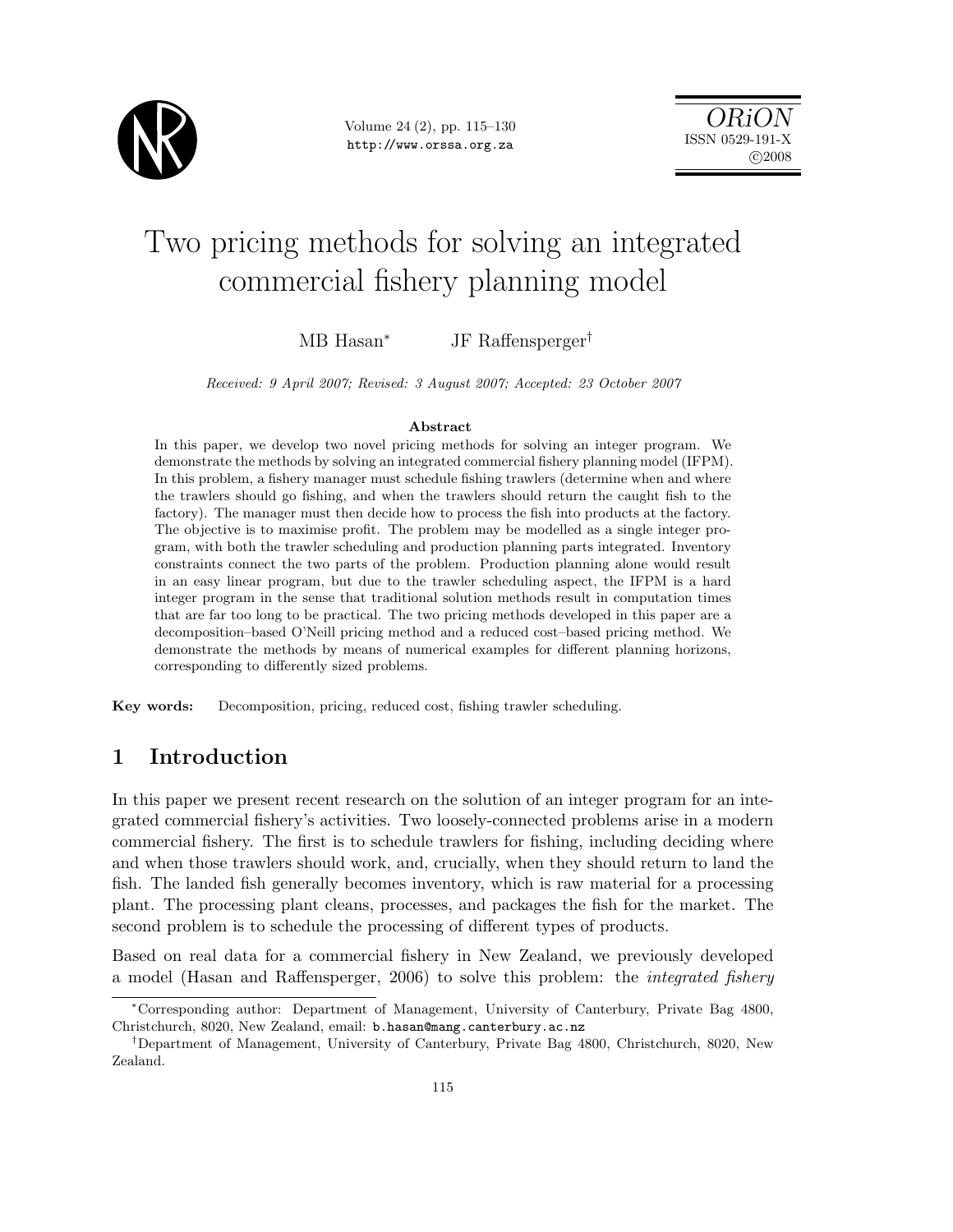planning model (IFPM). The IFPM is designed to co-ordinate trawler scheduling and processing. The model can theoretically be updated and solved periodically to aid in a manager's decision making. Unfortunately, for realistic planning horizons of 20 periods or more, computational times involved in solving the IFPM are quite long, even with methods such as Dantzig-Wolfe decomposition and subgradient optimisation. We have since developed two novel column generation algorithms to solve the IFPM. These algorithms show promise and are based on the decomposition-based pricing algorithm of Mamer and McBride (2000), combined with the integer variable pricing method of O'Neill et al. (2005).

### 1.1 The fishery planning literature

Wide-ranging research has been reported on fisheries. Many papers describe biological models, but only a few consider production planning. Mikalsen and Vassdal (1981) developed a multi-period linear programming (LP) model for one month production planning so as to smooth the seasonal fluctuations of fish supply. Their model is market-driven and incorporates the acquisition of raw material purchased (rather than acquired with their own fishing fleet).

Jensson (1988) developed a product mix LP model to maximize profit of an Icelandic fish processing firm over a five period planning horizon. He addressed both production planning and labour allocation for that processing firm, but did not consider any fleetspecific issues or quota sizes.

Gunn et al. (1991) developed a model for calculating the total profit of a Canadian company with respect to integrated fishing and processing. Their model includes a fleet of trawlers, a number of processing plants and market requirements. However, their model ignores the trawler scheduling and labour allocation in the processing firm. Indeed, none of these papers report models that attempt to integrate both trawler scheduling and production.

#### 1.2 The integer programming literature

The literature on integer programming is extensive. We describe only a few papers here that have informed our work.

Martin et al. (1985) presented a reduced cost-based branch-and-bound method for solving mixed integer linear programs (MILPs). The authors formulate two candidate problems on the basis of 0-1 integer variables and then optimize both of the candidate problems in order to obtain the MILP solution.

Mamer and McBride (2000) developed a decomposition-based pricing (DBP) procedure for linear programs (LPs). Their algorithm works by solving subproblems just as the Dantzig-Wolfe algorithm uses subproblems. However, the DBP master problem exhibits the same form and structure as the original model, but with far fewer variables. Variables that are positive in the subproblem are brought directly into the master problem; all other variables are omitted from the master problem. Our work in this paper builds substantially on the ideas of Mamer and McBride (2000). A DBP approach has also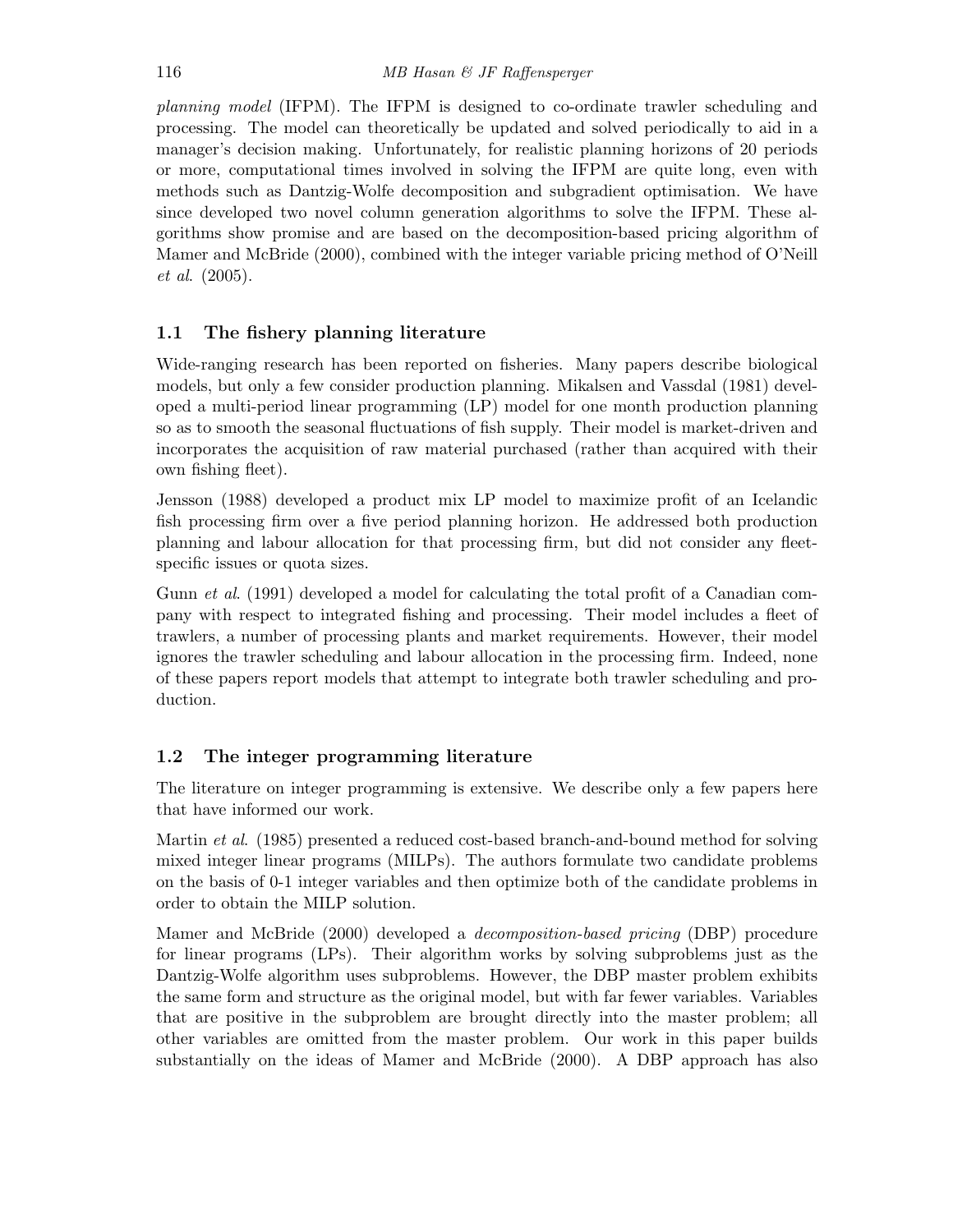been adopted by De Carvalho (2006) for cutting stock, and by Raffensperger and Schrage (2007) for scheduling training in a tank battalion. We have also previously adopted a DBP approach with respect to an IFPM in Hasan and Raffensperger (2007). In this paper, we describe two improved DBP methods.

The first method we call decomposition-based O'Neill pricing (DBONP), because it is based on the work of O'Neill et al. (2005). These authors developed a technique for constructing a set of linear prices by solving a MILP and an associated LP, based on a theorem of Gomory and Baumol (1960). They first solve a MILP, set the integer variables to their optimal values, and then remove the integrality constraints to convert the MILP to an LP. They use the dual prices obtained from this LP to form an efficient contract (the dual of the  $IFPM$ ) in the context of an electricity market.

The second method is a reduced cost-based pricing (RCBP) method. Unlike Martin et al. (1985), we set constraints for both 0-1 integer variables (O'Neill *et al.*, 2005) in the same candidate problem, which is the restricted master problem in the proposed RCBP method. In this method, we do not solve a subproblem at all. Instead, we choose new variables for the restricted master problem based on a reduced cost calculation, and we bring a set of variables into the restricted master problem at each iteration. We show that both of these methods produce better solutions than those reported in our earlier work (Hasan and Raffensperger, 2007).

The remainder of this paper is organized as follows. In §2, we briefly present the IFPM. In §3, we review O'Neill's pricing method and describe the mathematical formulation of the proposed DBONP method. We also present the DBONP algorithm along with numerical examples. In §4, we present the mathematical formulation of the proposed RCBP method, and also present the RCBP algorithm along with numerical examples. The solutions obtained by the DBONP and RCBP methods are compared with that of DBP in §5. Some conclusions follow in §6.

## 2 The fishery model in matrix notation

In this section we briefly describe our IFPM. The details of the model can be found in Hasan and Raffensperger (2006). We have omitted details of the model in order to focus on the algorithm.

#### Parameters

Let  $V_{t,v}$  be the profit earned by trawler v during period t and let  $I_t$  denote the cost per kg of fish landed during period t. Furthermore, suppose  $P_{i,j,l}$  is the price per kg of fish type i converted into product j of quality l and let  $A_{a,i,t,v}^{(0)}$  denote the amount of raw fish i that will be landed during period t by trawler v from area a. Also, let  $A_{i,l,t,v}^{(1)}$  denote the mass transformation for raw fish type i from trawler v of quality l during period t, and let  $A_{i,i}^{(2)}$  $_{i,j,l,t}$ denote the mass transformation for raw fish type i into finished product type j of quality  $l$ during period t. Finally, let  $d_{a,t,v}^{(1)}$  denote the mass balance coefficients on trawler v during period t in area a and let  $d_{i,j,l,t}^{(2)}$  denote the mass transformation for raw fish type i into finished product type  $j$  of quality  $l$  during period  $t$ .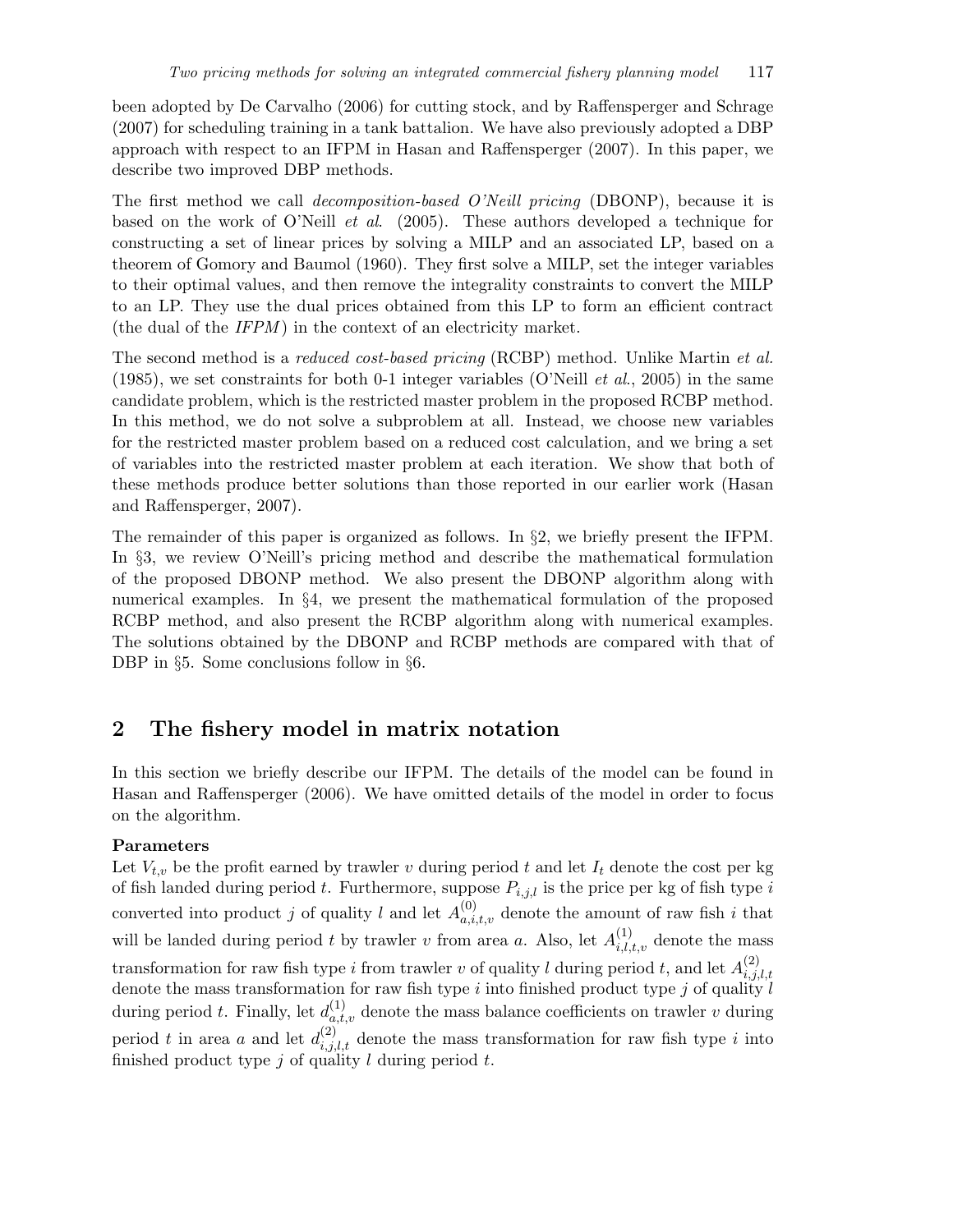#### Decision variables

Let  $w_{p,a,u,t,v}$  be a binary decision variable taking on the value of 1 if a trawler v will go fishing during period  $u$  in area  $a$  from factory  $p$  and lands its catch during period  $t$ , or 0 otherwise. Furthermore, let the variable  $f_{i,l,t}$  denote the current quantity of fish type i of quality l during period t and let the variable  $x_{i,j,l,t}$  denote the amount of fish type i converted into product  $j$  of quality  $l$  during period  $t$ .

The objective in the IFPM is to

maximize 
$$
\sum_{t,v} V_{t,v} \sum_{p,a,u} (u-t) w_{p,a,u,t,v} - \sum_t I_t \sum_{i,l} f_{i,l,t} + \sum_{i,j,l} P_{i,j,l} \sum_t x_{i,j,l,t},
$$

subject to

$$
\sum_{p,u,v} A^{(0)}_{a,i,t,v} w_{p,a,u,t,v} = f_{i,l,t} \qquad \text{for all } i,l,t,
$$
 (1)

$$
\sum_{a,p,u,v} d_{a,t,v}^{(1)} w_{p,a,u,t,v} = b_t^{(1)} \qquad \text{for all } t,
$$
\n(2)

$$
\sum_{j} d_{i,j,l,t}^{(2)} x_{i,j,l,t} = b_{i,l,t}^{(2)} \qquad \text{for all } i, l, t,
$$
\n(3)

$$
\sum_{v} A_{i,l,t,v}^{(1)} f_{i,l,t} + \sum_{j} A_{i,j,l,t}^{(2)} x_{i,j,l,t} = b_{i,l,t}^{(0)} \qquad \text{for all } i, l, t,
$$
\n(4)

$$
w_{p,a,u,t,v} \in \{0,1\}, \quad \text{for all } p,a,u,t,v \tag{5}
$$

$$
f_{i,l,t}, x_{i,j,l,t} \ge 0 \qquad \text{for all } i, j, l, t,
$$
 (6)

where  $b_{i,l,t}^{(0)}$  denotes the restriction on the quantity of fish type i of quality l during period t,  $b_t^{(1)}$  denotes the restriction on the trawler scheduling constraint and  $b_{i,j,t}^{(2)}$  denotes the restriction on the quantity of fish type  $i$  converted into product  $j$  during period  $t$ .

Constraint set (1) represents the relationship of the trawler scheduling variables  $w$  to landed fish  $f$ , as a mass balance in movement of fish from trawlers to the factory, while (2) expresses constraints involving only trawler scheduling, indicating, for example, that a trawler may be in only one place at a time. Constraint set (3) expresses fish processing restrictions, modelling the flow of fish through the factory as raw fish is converted into various products. Constraint set (4) constitutes mass balance constraints, representing the flow of raw landed fish inventory into the fish processing factory. When the integer constraints (5) are relaxed, the model is the usual linear programming relaxation.

The IFPM consists of trawler scheduling and processing, connected by inventory constraints, either (1) or (4). Using Lagrangean relaxation, one can relax either of these side constraints, in which case the model decomposes into an integer program for trawler scheduling, and a linear program for the fish processing. These separate problems are easier to solve, and the sum of their objective values represents an upper bound (since it is a maximization problem) on the optimal objective function value of the IFPM. For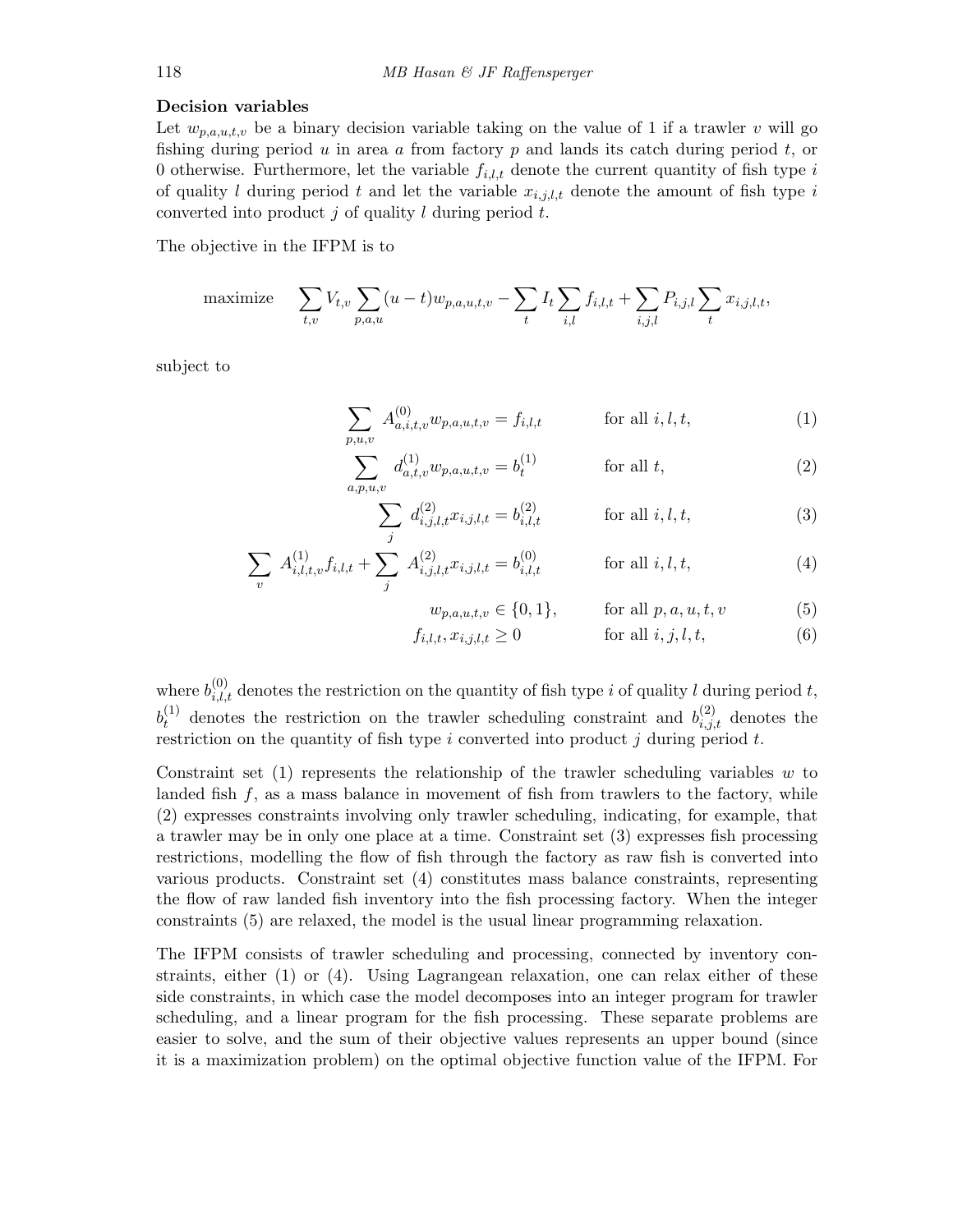example, if we relax (4), we obtain the two subproblems,

maximize 
$$
\sum_{i,j,l} P_{i,j,l} \sum_{t} x_{i,j,l,t} - \sum_{i,l,t} \theta_{i,l,t} \sum_{j} A_{i,j,l,t}^{(2)} x_{i,j,l,t}
$$
  
subject to 
$$
\sum_{j} d_{i,j,l,t}^{(2)} x_{i,j,l,t} = b_{i,l,t}^{(2)} \quad \text{for all } i, l, t,
$$

$$
x_{i,j,l,t} \geq 0, \quad \text{for all } i, j, l, t,
$$
 (7)

and

maximize 
$$
\sum_{t,v} V_{t,v} \sum_{p,a,u} (u-t) w_{p,a,u,t,v} - \sum_t I_t \sum_{i,l} f_{i,l,t}
$$
  
\n
$$
- \sum_{i,l,t} \theta_{i,l,t} f_{i,l,t} \sum_v A_{i,l,t,v}^{(1)}
$$
\nsubject to  
\n $\sum_{p,u} A_{a,i,t,v}^{(0)} w_{p,a,u,t,v} = f_{i,l,t}$  for all  $i, l, t$ ,  
\n $\sum_{a,p,u,v} d_{a,t,v}^{(1)} w_{p,a,u,t,v} = b_t^{(1)}$  for all  $t$ ,  
\n $w_{p,a,u,t,v} \in \{0, 1\}$  for all  $p, a, u, t, v$ 

where  $\theta = [\theta_{i,l,t}]$  is the matrix of dual prices on (4) assuming that the IFPM is solved as an LP, not as an integer program (IP). It is unfortunate that  $P_2(\theta)$  cannot be directed by some kind of standard price information on the integer variable  $\mathbf{w} = [w_{p,a,u,t,v}]$ . In fact, the DBONP method actually finds such price information, and uses it.

Following the decomposition-based pricing method for this problem (Hasan and Raffensperger, 2007), the master problem follows from the original problem, assuming its structure and including all its constraints. However, initially only enough variables are included to allow a feasible solution. In the IFPM, the zero matrix is feasible, as the fishery manager can simply choose to do nothing.

At iteration k, the master problem  $M^k$  is solved as a linear program, in order to find the necessary dual prices  $\theta$ . These prices are passed to the subproblems  $P_1(\theta)$  and  $P_2(\theta)$ , which are then solved. Positive variables from the subproblems are then passed to the master problem, increasing the total number of variables that it contains. The set of variables in the master problem is tracked by the indices of the positive variables found thus far, in an index set  $I^k$ . Thus, a variable with its index in  $I^k$  has been positive in a subproblem in some previous iteration, and will appear in the master problem. Variables that have always been zero in every subproblem do not have their index in  $I^k$ , and thus do not appear in the master problem. In the master problem  $M^k$  the objective is to

maximize 
$$
\sum_{t,v} V_{t,v} \sum_{p,a,u} (u-t) w_{p,a,u,t,v} - \sum_t I_t \sum_{i,l} f_{i,l,t} + \sum_{i,j,l} P_{i,j,l} \sum_t x_{i,j,l,t},
$$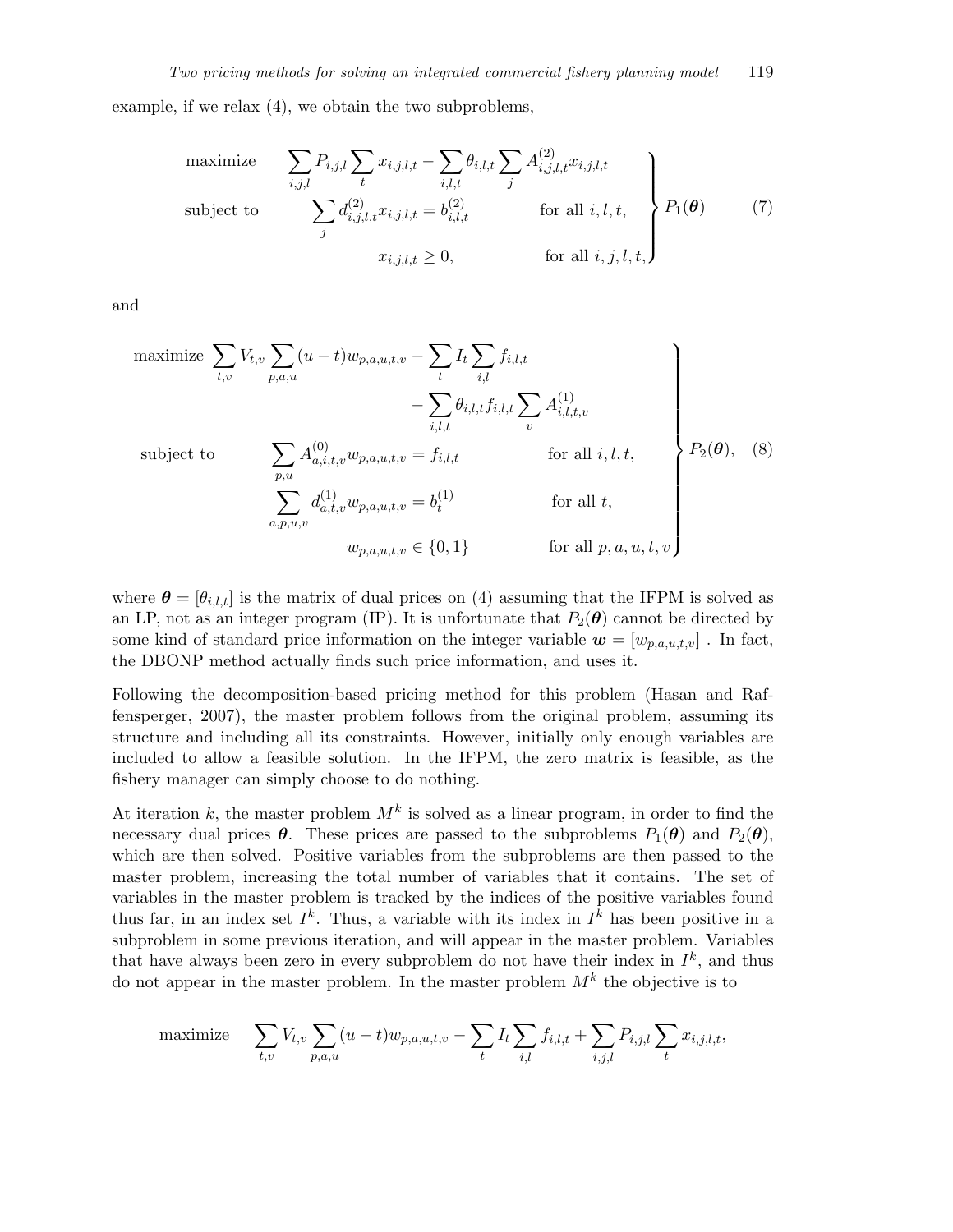120 MB Hasan & JF Raffensperger

subject to 
$$
\sum_{p,u,v} A_{a,i,t,v}^{(0)} w_{p,a,u,t,v} = f_{i,l,t} \quad \text{for all } i, l, t,
$$

$$
\sum_{a,p,u,v} d_{a,t,v}^{(1)} w_{p,a,u,t,v} = b_t^{(1)} \quad \text{for all } t,
$$

$$
\sum_{j} d_{i,j,l,t}^{(2)} x_{i,j,l,t} = b_{i,l,t}^{(2)} \quad \text{for all } i, l, t,
$$

$$
\sum_{v} A_{i,l,t,v}^{(1)} f_{i,l,t} + \sum_{j} A_{i,j,l,t}^{(2)} x_{i,j,l,t} = b_{i,l,t}^{(0)} \quad \text{for all } i, l, t,
$$

$$
w_{p,a,u,t,v}, f_{i,l,t}, x_{i,j,l,t} \ge 0, \qquad \text{for all } p, a, u, t, v, i, l, t, j,
$$

$$
f_{i,l,t}, w_{p,a,u,t,v}, x_{i,j,l,t} \in I^k \quad \text{for all } p, a, u, t, v, i, l, t, j,
$$

where  $I^k$  is the index set of positive variables found in the subproblems, and where  $f_{i,l,t}$ ,  $w_{p,a,u,t,v}, x_{i,j,l,t} = 0$  for  $f_{i,l,t}, w_{p,a,u,t,v}, x_{i,j,l,t} \notin I^k$ . The index set  $I^k$  increases in size with each iteration because each iteration of the subproblems adds new positive variables.

While this decomposition approach is already better than a direct integer programming approach using CPlex, for example, we wished to improve the method further.

## 3 Decomposition-based O'Neill pricing (DBONP)

In this section, we first discuss the notion of O'Neill pricing in  $\S 3.1$ . In  $\S 3.2$ , we then present the mathematical formulation of the DBONP and present the DBONP algorithm. This is followed by a presentation of numerical examples over different planning horizons §3.3.

#### 3.1 O'Neill's pricing method

O'Neill et al. (2005) developed a technique for constructing a set of linear prices from solving an MILP and an associated LP, based on the following theorem of Gomory and Baumol (1960).

Theorem 1 An MILP with m continuous variables and n integer variables that has a feasible and bounded optimal solution in  $(\mathbb{R}^m \times \mathbb{Z}^n)$  can be converted to an LP with at most  $(m+n)$  continuous variables and at most n additional linear constraints.

These authors were not interested in a solution as such, nor in the associated computation time, but in finding efficient prices for indivisible objects. To find these prices, they first solved an MILP to optimality. They then added new constraints that fix the integer variables to their optimal values, and removed the integrality constraints to convert the MILP to an LP. Solution of this problem gave dual prices to the new constraints. They showed that the dual variables in the LP have a traditional interpretation as prices. The dual variables explicitly price integral activities, and clear the market in the presence of nonconvexities. They used these dual prices to form an efficient contract in the context of a market for electricity.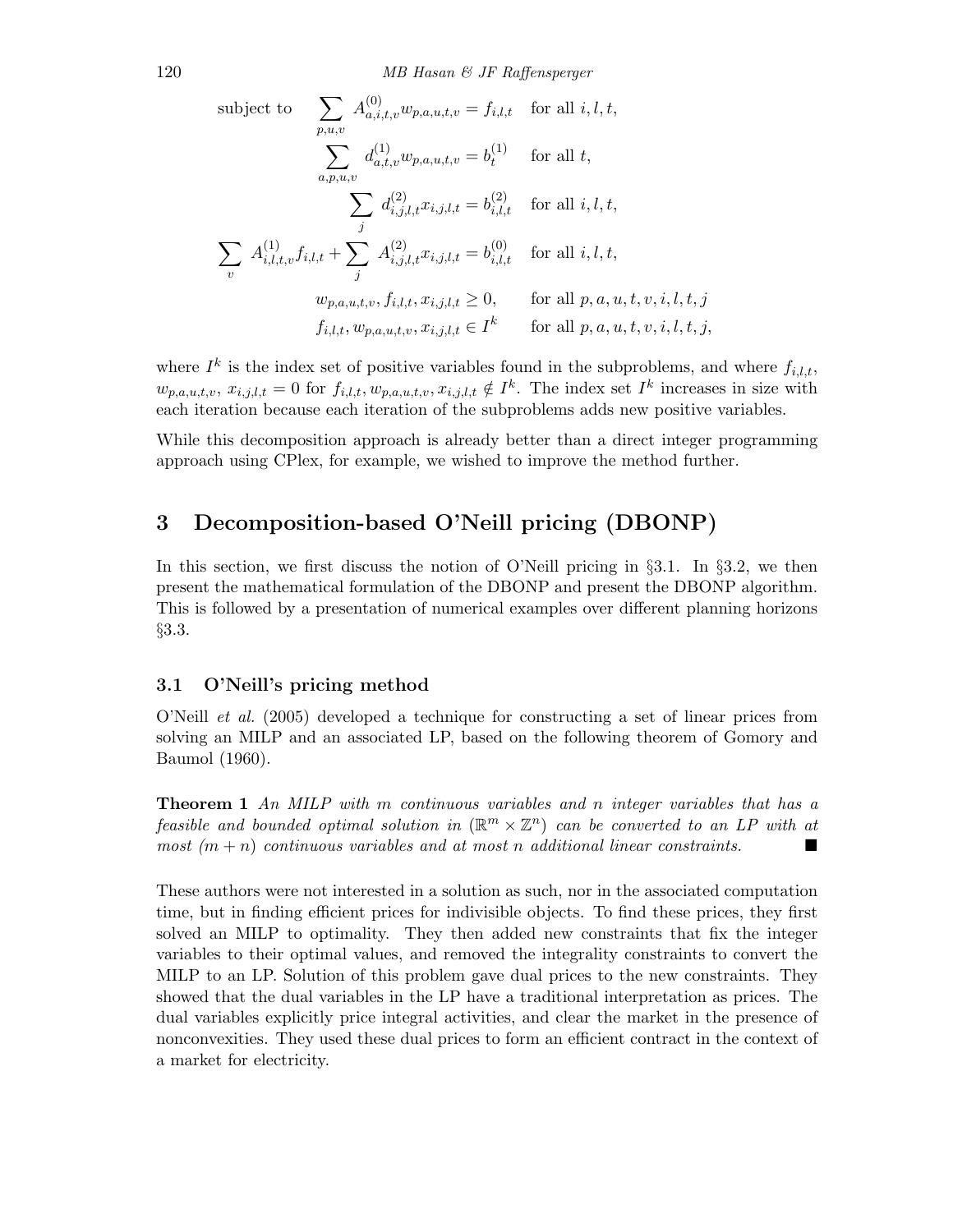#### 3.2 Mathematical formulation for DBONP

To apply the method of O'Neill et al. (2005) in the context of DBP, our method

- 1. finds an optimal solution  $\mathbf{w} = [w_{p,a,u,t,v}]$  to the restricted master problem as an integer program;
- 2. fixes the integer variables to their optimal values  $w^*$  by means of new constraints of the form  $w = w^*$  and solves the restricted master problem as an LP, thus obtaining dual price information  $\theta_1$  on the constraints in (9);
- 3. then uses the resulting dual prices  $\theta_1$  to better inform the trawler scheduling subproblem as to which variables should be selected. The trawler subproblem can use this new information through Lagrangean relaxation of the new constraints, that is by solving the following problem, called  $P(\theta, \theta_1)$ , in which the objective is to

maximize  
\n
$$
\sum_{t,v} V_{t,v} \sum_{p,a,u} (u-t) w_{p,a,u,t,v} - \sum_{t} \sum_{i,l} f_{i,l,t}
$$
\n
$$
- \sum_{i,l,t} \theta_{i,l,t} \sum_{v} A_{i,l,t,v}^{(1)}
$$
\n
$$
- \sum_{i,l,t} {}^{1} \theta_{i,l,t} (u-t) \sum_{p,a,u} (w_{p,a,u,t,v} - w_{p,a,u,t,v}^{*})
$$
\nsubject to  
\n
$$
\sum_{p,u} A_{a,i,t,v}^{(0)} w_{p,a,u,t,v} = f_{i,l,t} \quad \text{for all } i,l,t,
$$
\n
$$
\sum_{a,p,u,v} d_{a,t,v}^{(1)} w_{p,a,u,t,v} \leq {}^{1}b_{t} \quad \text{for all } t,
$$
\n
$$
w_{p,a,u,t,v} \in \{0,1\}, \text{ for all } p,a,u,t,v
$$
\n
$$
f_{i,l,t} \geq 0, \quad \text{for all } i,l,t.
$$

4. Positive variables from both subproblems are brought into the restricted master problem. Two stopping criteria are enforced, namely when no new positive variables are produced, or when the objective values of the subproblems and master problem are equal. By explicitly pricing the integer variables, and using that price information in the subproblem, we bring better variables into the restricted master problem, and return to step 1.

Note, however, that this approach requires solving the restricted master problem as an integer program at every iteration. This is computationally expensive. We therefore employ ordinary DBP, solving the restricted master problem and subproblems as LPs, until we find an LP optimum. We then switch to the formal DBONP method, and continue iterating. This approach creates two separate loops. The first loop does not utilize the constraints (9), whereas the second loop does.

Loop 1. Relax the inventory balance constraint (4), and then apply the DBP method, to obtain the final restricted master problem as an LP.

**Step 0:** Initialize. Set iteration number  $k \leftarrow 1$  and the initial prices  $\theta_1 \leftarrow \theta$ .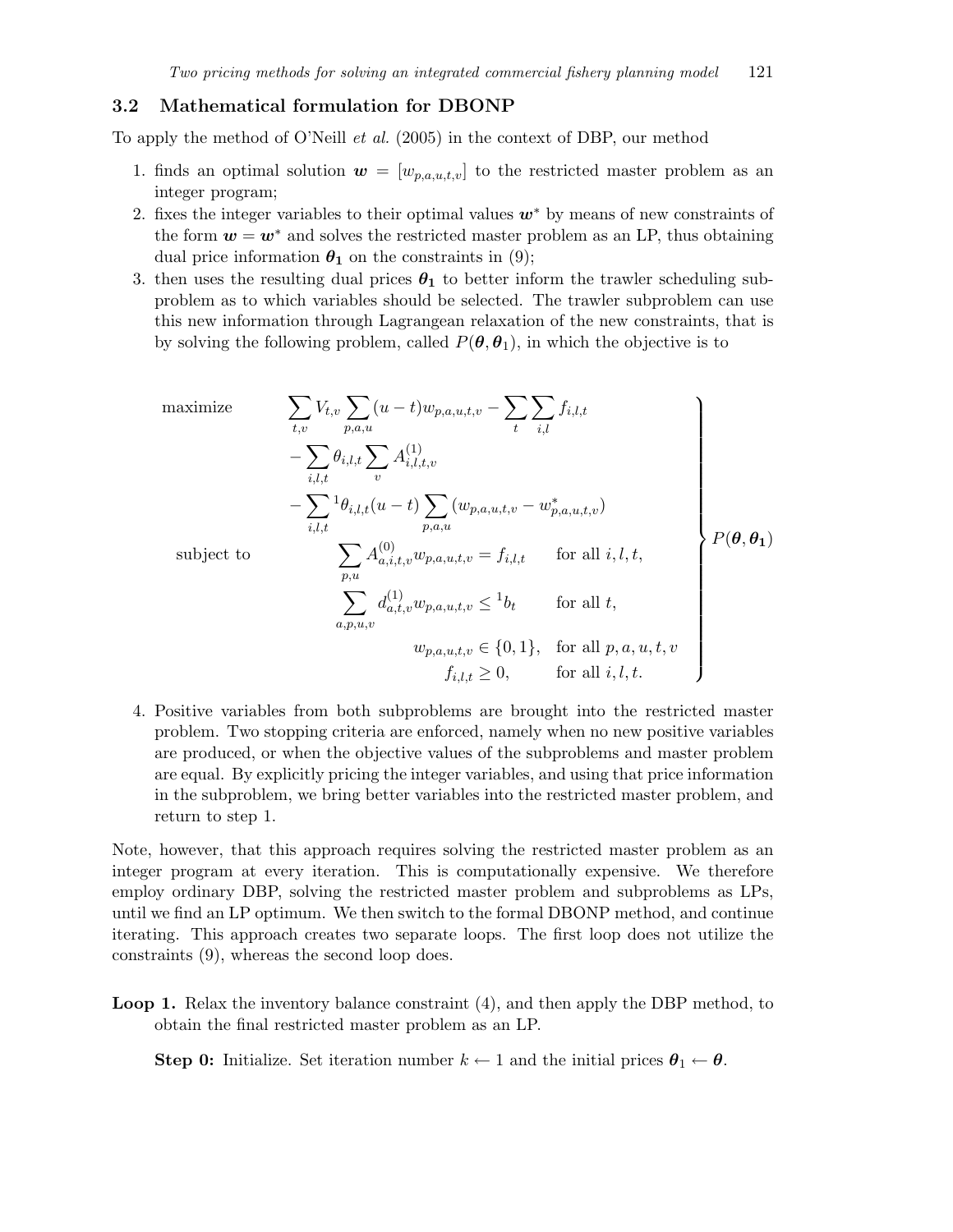- **Step 1:** Solve subproblems  $P_1(\theta)$  and  $P_2(\theta)$ , treating  $P_2(\theta)$  as an IP. For  $w^i > 0$ put *i* in  $I^k$ , where  $I^k = \{i : \boldsymbol{w}^i > \boldsymbol{0} \text{ in } P_1(\boldsymbol{\theta}), \text{ and } P_2(\boldsymbol{\theta}) \text{ for any iteration }$  $1, 2, \ldots, k$ .
- **Step 2:** Solve  $M^k$  as an LP to obtain dual prices  $\boldsymbol{\theta}^k$  and pass them to the subproblems.
- **Step 3:** If  $v(P_1(\theta) + P_2(\theta)) = v(M^{k+1})$ , then go to Loop 2. Else  $k \leftarrow k+1$  and go to step 1. Here  $v(P_1(\theta) + P_2(\theta))$  represents the objective function value of the subproblems and  $v(M^{k+1})$  represents the objective function value of the restricted master problem.
- Loop 2. Solve the current restricted master problem as an IP, and add constraints which fix the integer variables to their optimal values. Solve the master problem as an LP and obtain the dual prices on the inventory balance constraint (4), and the equations associated with the integer variables. We have the dual prices  $\boldsymbol{\theta}^k$  as before, but now we also have new dual prices  $\theta_1$  from the new constraints.
	- Step 4: Solve the restricted master problem as an IP.
	- **Step 5:** For integer variables, fix  $w^i = w^{i*}$ .
	- **Step 6** : Solve the master problem as an LP with  $w^i$  fixed. Obtain dual prices  $\theta^k$ and  $\theta_1$ , and pass them to the subproblems.
	- **Step 7:** Solve the subproblems  $P_1(\theta)$  and  $P_2(\theta, \theta_1)$  with the dual prices obtained from step 6. If no new variables enter into the restricted master problem, then stop. Else go back to step 4.

We present the logic of the DBONP algorithm in the form of a flowchart Figure 1.

#### 3.3 Numerical results

We compare the solutions of the DBONP approach with those obtained from the original IFPM, LP relaxation problem, and DBP algorithm. The results are presented in Table 1. We observe no duality gap for the 5, 10 and 25-period models, thus confirming optimality. However, the 15, 20, and 30-period models exhibit small gaps. For example, a 30-period model exhibits a 0.02% duality gap. The average duality gap is only 0.04% computed over the six different planning horizon models. These gaps may be considered negligible. Notice that for the results described above we started with dual prices of  $\theta = 0$ . Instead, we also attempted creating the initial dual prices naively. Results are reported in Table 2. Solutions obtained from DBONP are close to the true optima. The average duality gap is only 0.06%, but sometimes worse than in Table 1.

Tables 1 and 2 show that the solutions obtained via the DBONP approach are either equal to or very close to the optimal solutions (15-period, 20-period and 30-period models). To see why a small difference in profit remains, we compared the true optimal solution with that obtained by the DBONP algorithm for a 30-period planning horizon problem. The total number of trawler trips in the DBONP solution coincides with that in the exact solution, but the schedule is slightly different, as shown in Figures 2 and 3. As a result, there is a slight change in the processing and holding costs.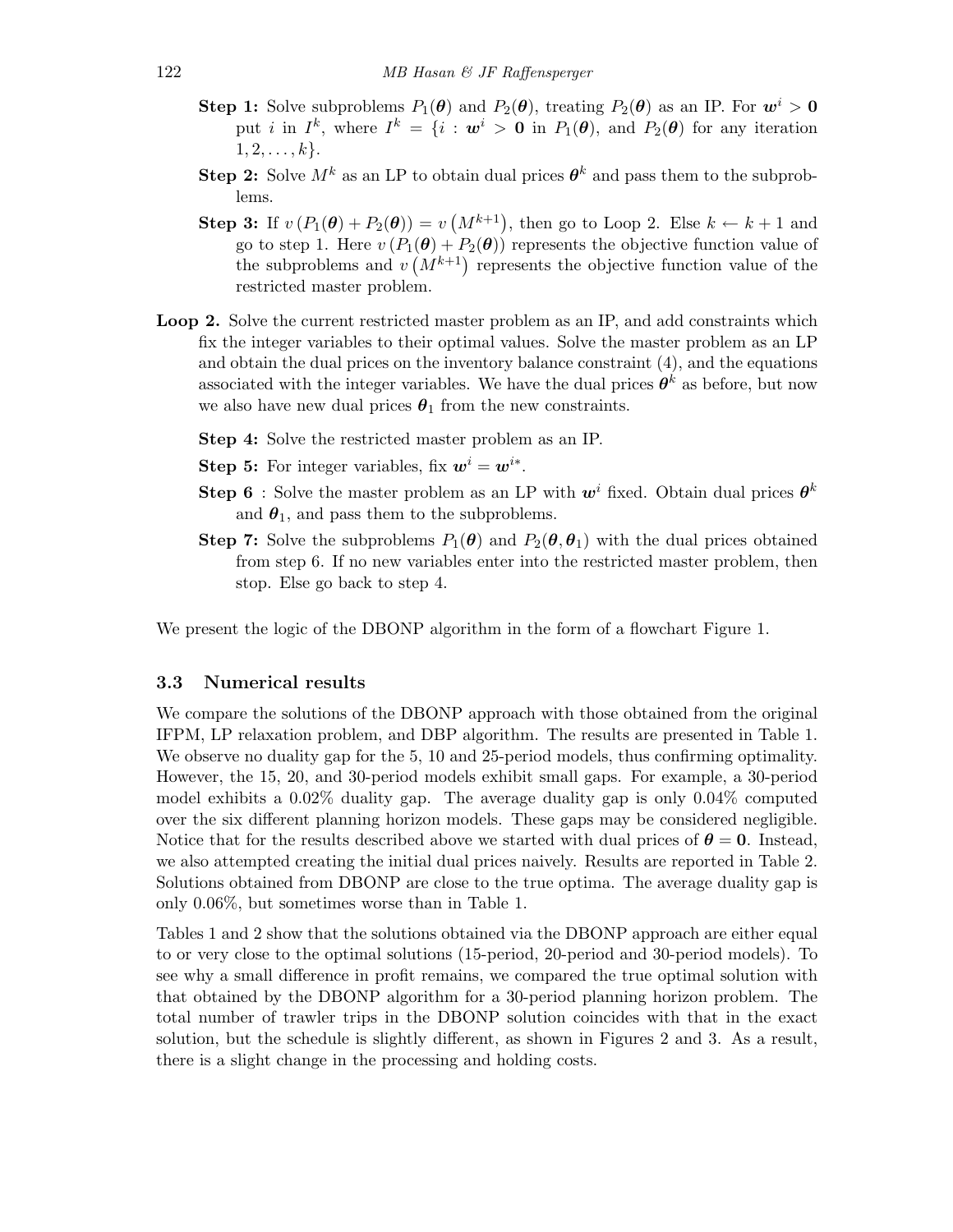

Figure 1: Flowchart of the DBONP procedure.



Figure 2: Trawler 1 schedule in the optimal solution. Here the edges represent periods and vertices represent the required number of periods for a trip.



Figure 3: Trawler 1 schedule in the DBONP solution. Here the normal edges represent the trawler trips which coincide with the schedule obtained by the exact (IP) solution and the dashed edges represent the trips which are slightly different from the schedule obtained by the exact (IP) solution.

Figures 4, 5, and 6 show the solution times, duality gap, and number of iterations, for different planning horizon models respectively, when solved by the DBP and DBONP algorithms. The DBONP approach requires a larger number of iterations and more computation time, but produces better solutions than the DBP approach.

In this section we employed both DBP and O'Neill pricing to develop the DBONP tech-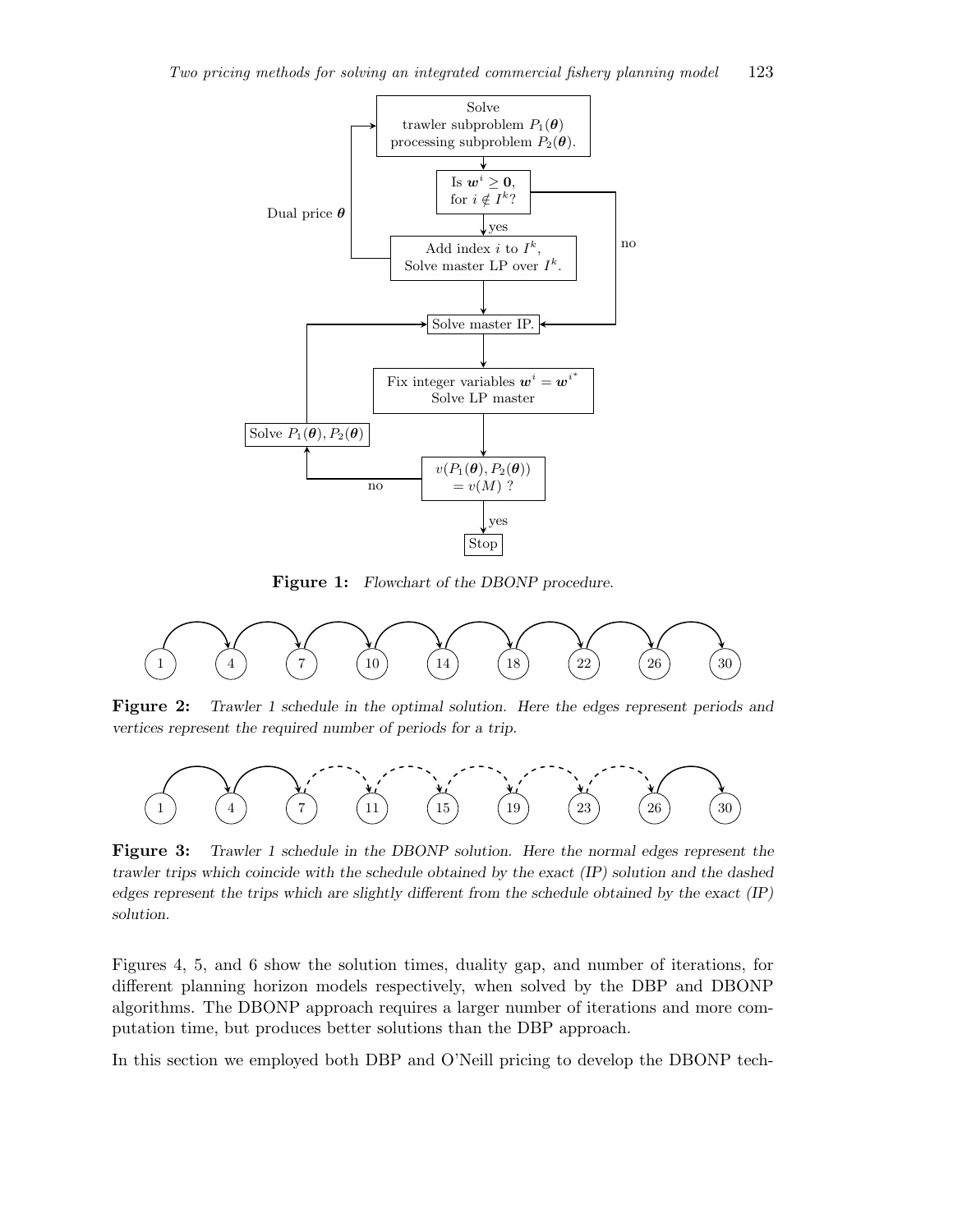| Length of<br>planning<br>Horizon | Number of<br>variables | Number of<br>iterations | Solution<br>time(s) | DBP<br>solution | <b>DBONP</b><br>solution | Duality<br>gap |
|----------------------------------|------------------------|-------------------------|---------------------|-----------------|--------------------------|----------------|
|                                  |                        |                         |                     |                 |                          |                |
| 5                                | 489                    | 29                      | 217                 | \$522764        | \$522764                 | $0.00\%$       |
| 10                               | 1284                   | 27                      | 216                 | \$1 065 540     | \$1065775                | $0.00\%$       |
| 15                               | 2229                   | 33                      | 345                 | \$1579309       | \$1579570                | 0.15%          |
| 20                               | 3324                   | 48                      | 912                 | \$1874097       | \$1878580                | $0.08\%$       |
| 25                               | 6440                   | 45                      | 796                 | \$2 120 282     | \$2 121 887              | $0.00\%$       |
| 30                               | 6938                   | 44                      | 3562                | \$2 293 803     | \$2 300 230              | $0.02\%$       |

Table 1: Comparison of the solutions obtained by the DBP and DBONP methods. All computations performed on a Pentium III processor with a clock speed of 665 MHz and 384 MB RAM.

| Length of<br>planning<br>Horizon | Number of<br>variables                  | Number of<br>iterations    | Solution<br>time(s)              | <b>DBP</b><br>solution                                           | <b>DBONP</b><br>solution                                         | Duality<br>gap                                           |
|----------------------------------|-----------------------------------------|----------------------------|----------------------------------|------------------------------------------------------------------|------------------------------------------------------------------|----------------------------------------------------------|
| 5<br>10<br>15<br>20<br>25        | 1 2 6 4<br>2601<br>4087<br>4926<br>6259 | 29<br>30<br>36<br>50<br>43 | 208<br>266<br>387<br>1045<br>710 | \$522764<br>\$1 065 540<br>\$1579309<br>\$1874097<br>\$2 120 282 | \$522764<br>\$1 065 540<br>\$1580670<br>\$1873950<br>\$2 121 887 | $0.00\%$<br>$0.02\%$<br>$0.08\%$<br>$0.30\%$<br>$0.00\%$ |
| 30                               | 8277                                    | 50                         | 3129                             | \$2 293 803                                                      | \$2 300 460                                                      | 0.01%                                                    |

Table 2: Comparison of the number of iterations, computation times and solutions obtained by the DBP and DBONP methods. All computations performed on a Pentium III processor with a clock speed of 665 MHz and 384 MB RAM.

nique. We found that the DBONP algorithm requires slightly longer computation times, but produces better solutions than our earlier DBP procedure. To improve further on the computation times, we also developed a reduced cost–based pricing method.

## 4 The Reduced cost–based pricing for IFPM

One reason why the DBONP algorithm took a relatively long computation time was due to solution of the trawler scheduling subproblem as an IP. We therefore attempted to eliminate this step. Instead, we use the O'Neill price information to find the reduced cost for each integer variable. Under this approach we are moving away from the DBP philosophy for the trawler scheduling aspect of the problem, but we continue to use DBP for the fish processing subproblem. So the processing subproblem, and the restricted master problem, are the same as with the DBP approach. Instead of employing the trawler scheduling subproblem, we merely calculate the reduced cost of the variables of that subproblem, which is extremely fast.

#### 4.1 The Reduced cost of a variable

The reduced cost of a variable  $w_j$  with associated objective function coefficient  $c_j$  is the net change in the objective function when generating one unit of  $w_j$ , and is defined as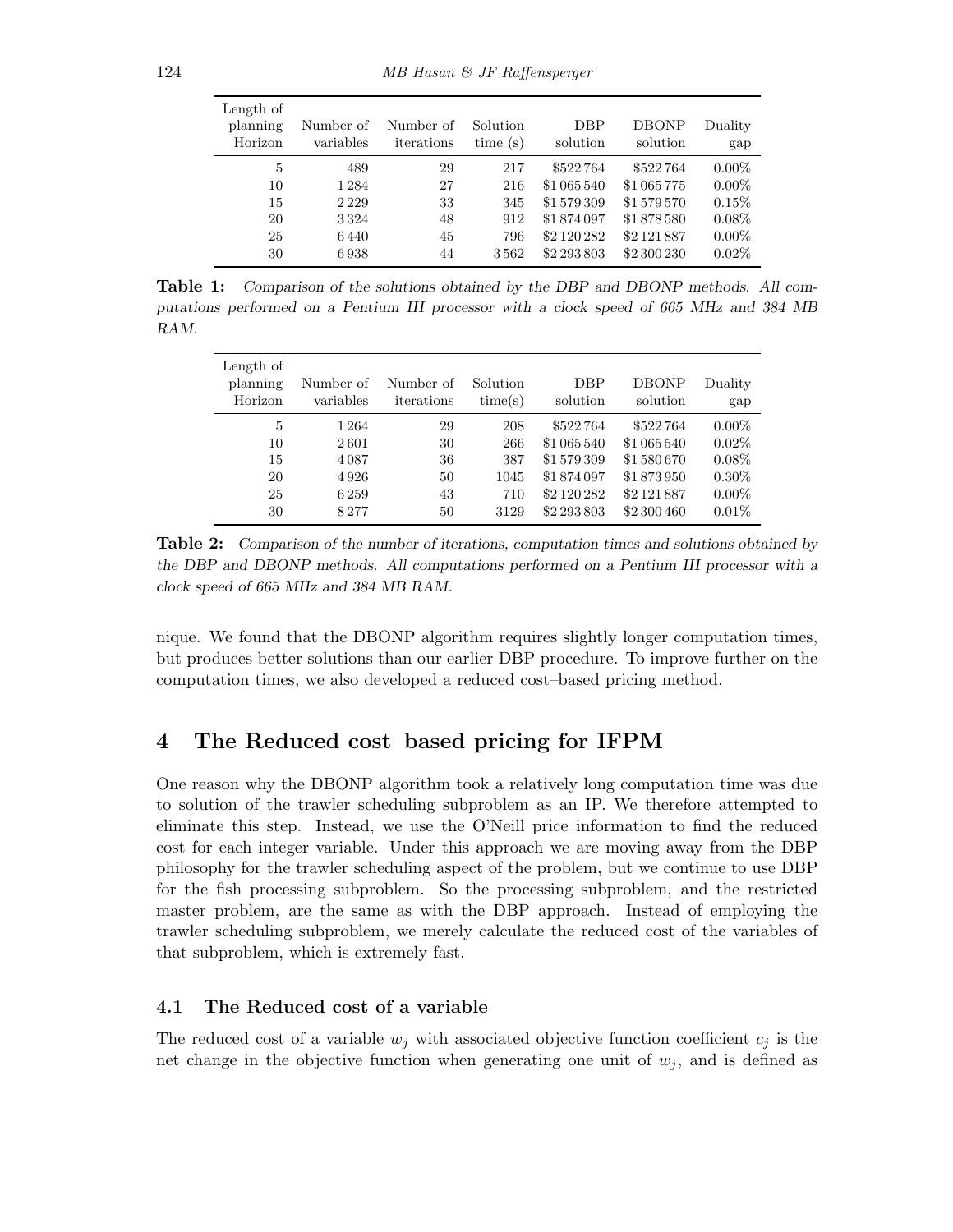

Figure 4: Solution times required by DBP and DBONP for different planning horizons. All computations performed on a Pentium III processor with a clock speed of 665 MHz and 384 MB RAM.



**Figure 5:** % Duality gap of DBP and DBONP.

 $\lambda_1$  and  $\lambda_2$  as the dual prices on (1) and (2) respectively, with  $a_0$  and  $d_1$  as the relevant in AMPL (Fourer *et al.*, 1993), we denote the reduced cost of variable w as  $w$ .rc. Denote  $\lambda_1$  and  $\lambda_2$  as the dual prices on (1) and (2) respectively, with  $a_0$  and  $d_1$  as the relevant columns of  $A_2$  and  $D_1$ function related to the current basic solution. For a maximization problem, the variable variables,  $B^{-1}$  is the inverse of the basis matrix, and  $a_j$  is the corresponding column of the  $\bar{c}_j = c_j - z_j$ , where  $z_j$  denotes  $c_{BV} B^{-1} a_j$ . Here  $c_{BV}$  are the cost coefficients of the basic basic variables. The reduced cost gives the marginal value of a variable on the objective with largest positive reduced cost will be the incoming variable. Following the notation columns of  $A_0$  and  $D_1$  respectively. Then

$$
\boldsymbol{w}.\boldsymbol{rc} = \boldsymbol{c}_1 - \boldsymbol{\lambda}_1 \boldsymbol{a}_0 - \boldsymbol{\lambda}_2 \boldsymbol{d}_1 - \boldsymbol{\theta}' \tag{9}
$$

This reduced cost calculation has an explicit term for the integrality constraint. In the next section, we show how to use this reduced cost calculation.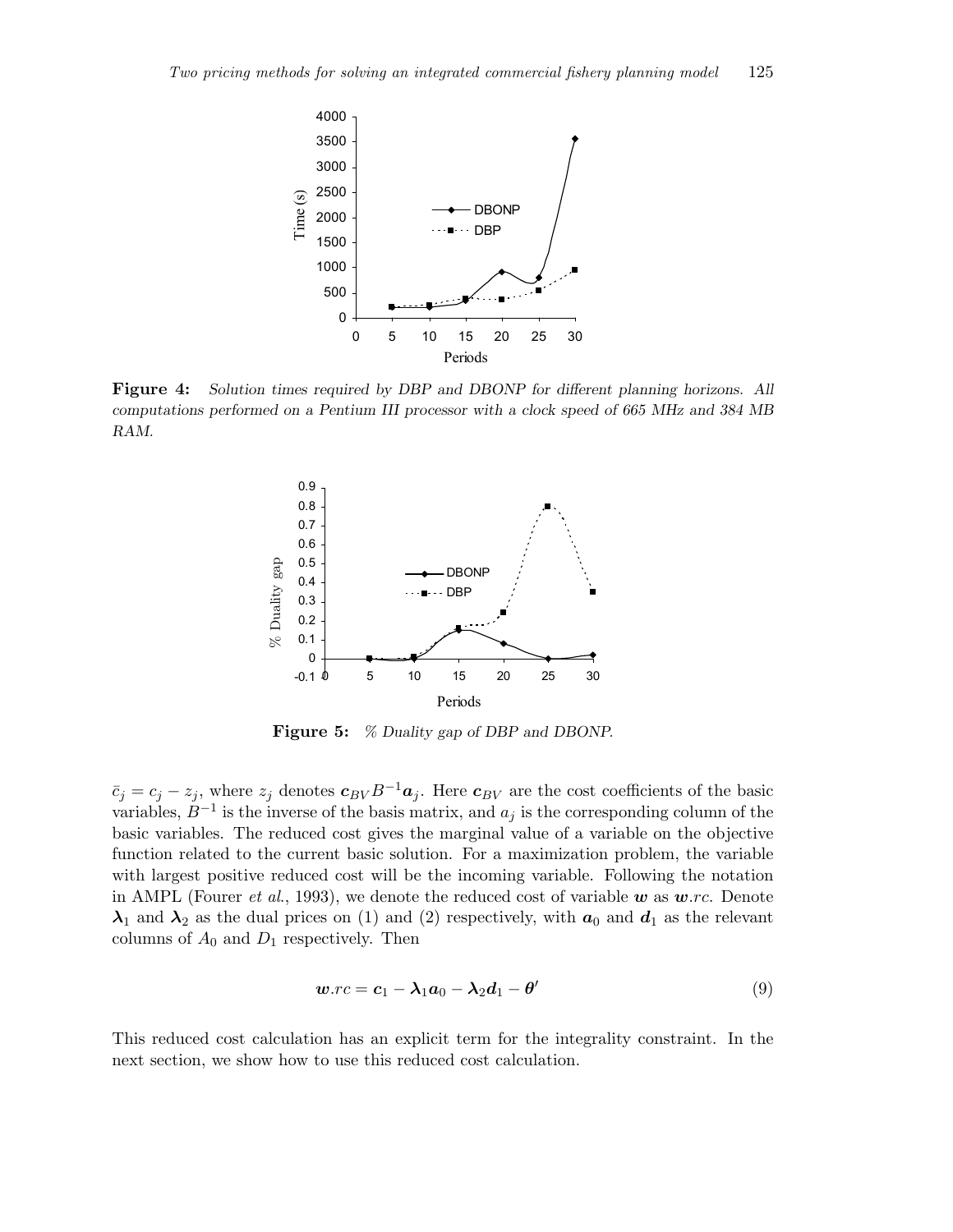

Figure 6: Number of iterations required to solve different planning horizons by DBP and  $R_{\text{D}}$ DBONP.

#### 4.2 The RCBP algorithm

The RCBP algorithm proceeds as follows:

Step 0. Set  $k \leftarrow 1$ .

- Step 1. Solve  $M^k$  as an IP.
- Step 2. Add constraints of the form (9) for the integer variables. Solve the restricted master problem as an LP. Obtain dual prices for the trawler scheduling constraints  $(1), (2),$  and  $(9).$
- **Step 3.** Calculate  $w$ .rc in (11). Scan the reduced costs for all integer variables. Include integer variables with positive reduced cost to the restricted master problem. For the continuous variables from the fish processing part of the problem, there are two options:
	- Option 1: All continuous variables appear in every restricted master problem.
	- Option 2: Continuous variables with positive reduced cost are added to the restricted master problem at each iteration.
- Step 4. For the processing subproblem, solve the processing LP subproblem, and add all positive variables to the restricted master problem as in the DBP approach.
- **Step 5.** If no new variable enters the restricted master problem, then stop. Else  $k \leftarrow k+1$ and go back to step 1.

We present the logic of the RCBP algorithm in the form of a flowchart in Figure 7.

#### 4.3 Numerical results

We solved IFPM with different planning horizon models using each option in Step 3. Option 2 takes fewer iterations and less time to solve the fishery model than does Option 1. Results are reported in Table 3.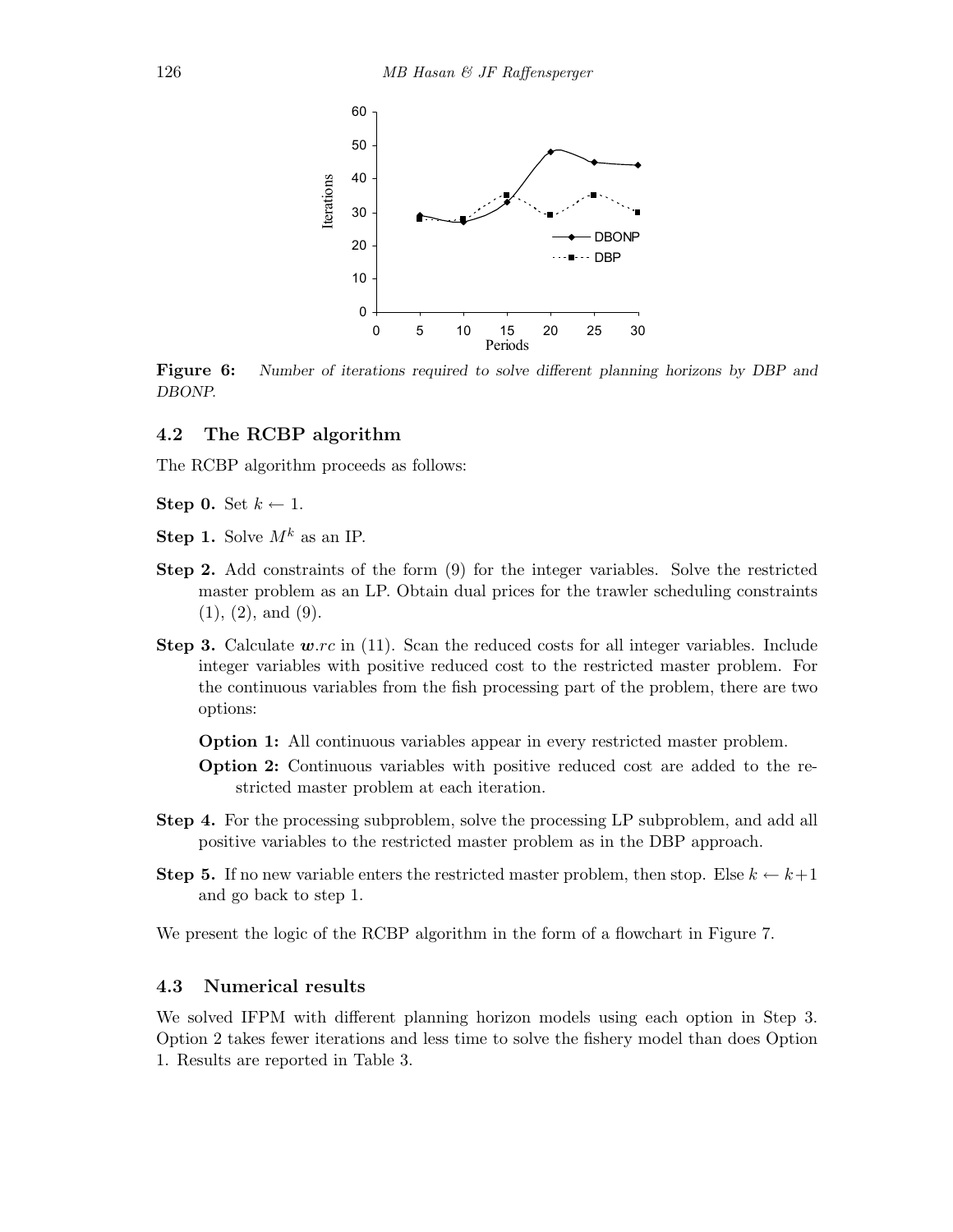

Figure 7: Flowchart of the RCBP procedure.

| Planning<br>Horizon | Description of<br>entering variables | Number of<br>iterations | Solution<br>time $(\sec.)$ | RCBP optimal<br>value | Duality<br>gap |
|---------------------|--------------------------------------|-------------------------|----------------------------|-----------------------|----------------|
| 5                   | Option 1                             | 5                       | 39                         | \$522764              | $0\%$          |
|                     | Option 2                             | 3                       | 5                          | \$522764              | $0\%$          |
| 10                  | Option 1                             | 10                      | 142                        | \$1 065 538           | $0.02\%$       |
|                     | Option 2                             | 5                       | 15                         | \$1 065 538           | $0.02\%$       |
| 15                  | Option 1                             | 11                      | 113                        | \$1582006             | $0\%$          |
|                     | Option 2                             | 5                       | 53                         | \$1582008             | $0\%$          |
| 20                  | Option 1                             | $\overline{7}$          | 109                        | \$1877275             | 0.15%          |
|                     | Option 2                             | $\overline{4}$          | 71                         | \$1879928             | $0.01\%$       |
| 25                  | Option 1                             | 6                       | 74                         | \$2 107 736           | $0.66\%$       |
|                     | Option 2                             | 8                       | 111                        | \$2 121 887           | $0\%$          |
| 30                  | Option 1                             | 8                       | 262                        | \$2 284 545           | $0.71\%$       |
|                     | Option 2                             | 10                      | 901                        | \$2 299 648           | $0.05\%$       |

Table 3: Total profit, number of iterations, and solution times for the RCBP procedure.

## 5 Comparison of DBP, DBONP and RCBP solutions

In this section we compare the solutions obtained as well as the number of iterations and solution times required by the DBP, DBONP and RCBP methods in Figures 8–10. The RCBP algorithm is the best among the methods we developed. It requires the smallest solution time to solve, requires fewer iterations and yields better solutions. We further investigated these methods using three different problem instances under many different catch rate scenarios. The numerical results reported here are consistent with those otained for the other problem instances.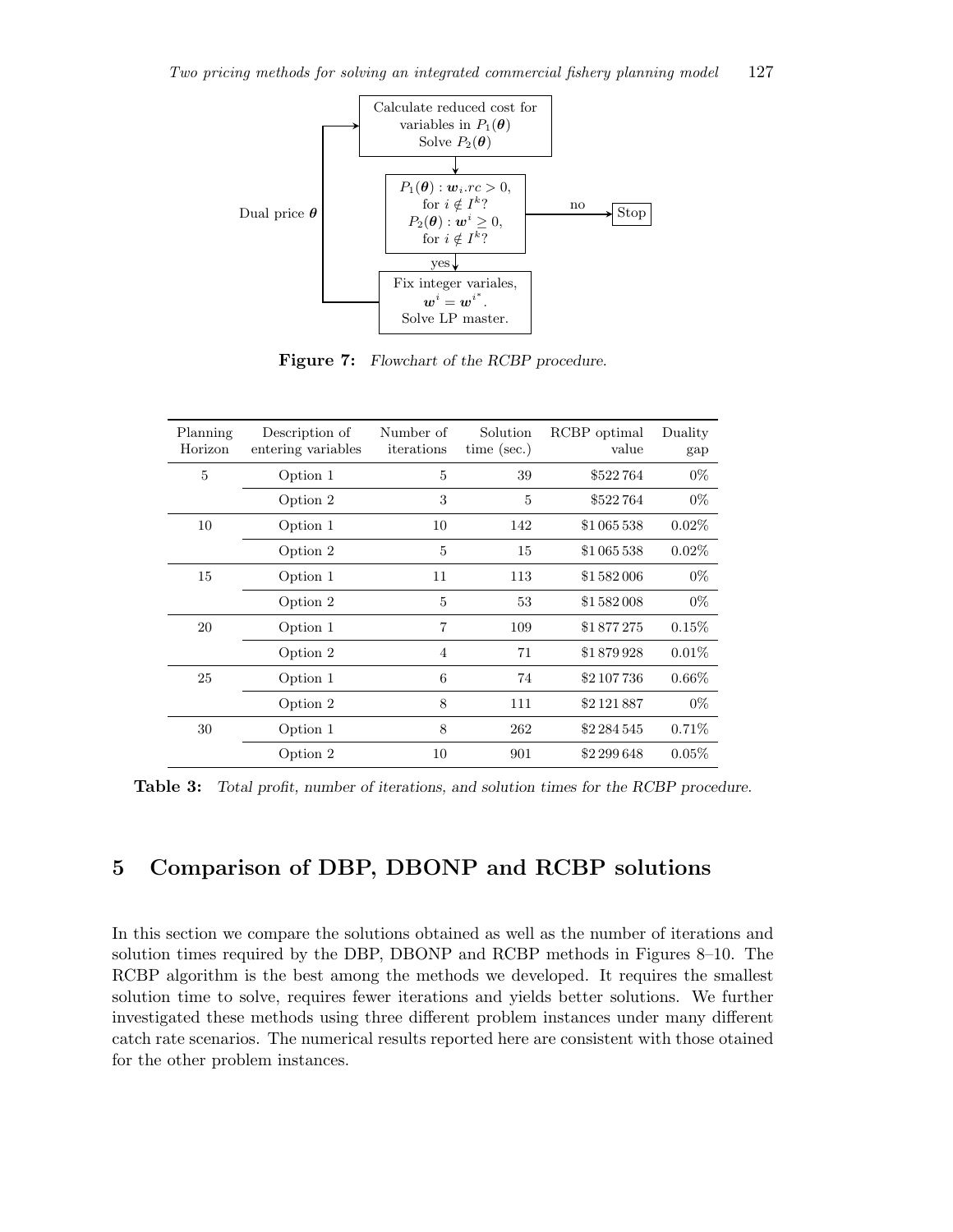

Figure 8: % Duality gap of DBP, DBONP, and RCBP.



Figure 9: Number of iterations required to solve DBP, DBONP, and RCBP.

## 6 Conclusion

In this paper we developed two different column generation algorithms for faster solution of an IFPM. The first is the DBONP method and the second is the RCBP method both these approaches are based on O'Neill pricing.

In the RCBP method, we solved only easy LP subproblems and avoided the need to solve IP subproblems. Instead of solving the IP trawler scheduling subproblem, we calculated the reduced cost for each variable, choosing variables with positive reduced cost to bring into the restricted master problem.

Compared to the DBP method alone, we found that the DBONP algorithm took slightly longer, but tended to produce better solutions. However, the RCBP method is both faster and gives better solutions than the DBP approach, and in some cases than the DBONP method.

Note that we never employed a specialized branch-and-bound technique, except for that native to CPlex in the restricted master problem and subproblems. It therefore appears that the combination of DBP and O'Neill pricing approaches may facilitate the develop-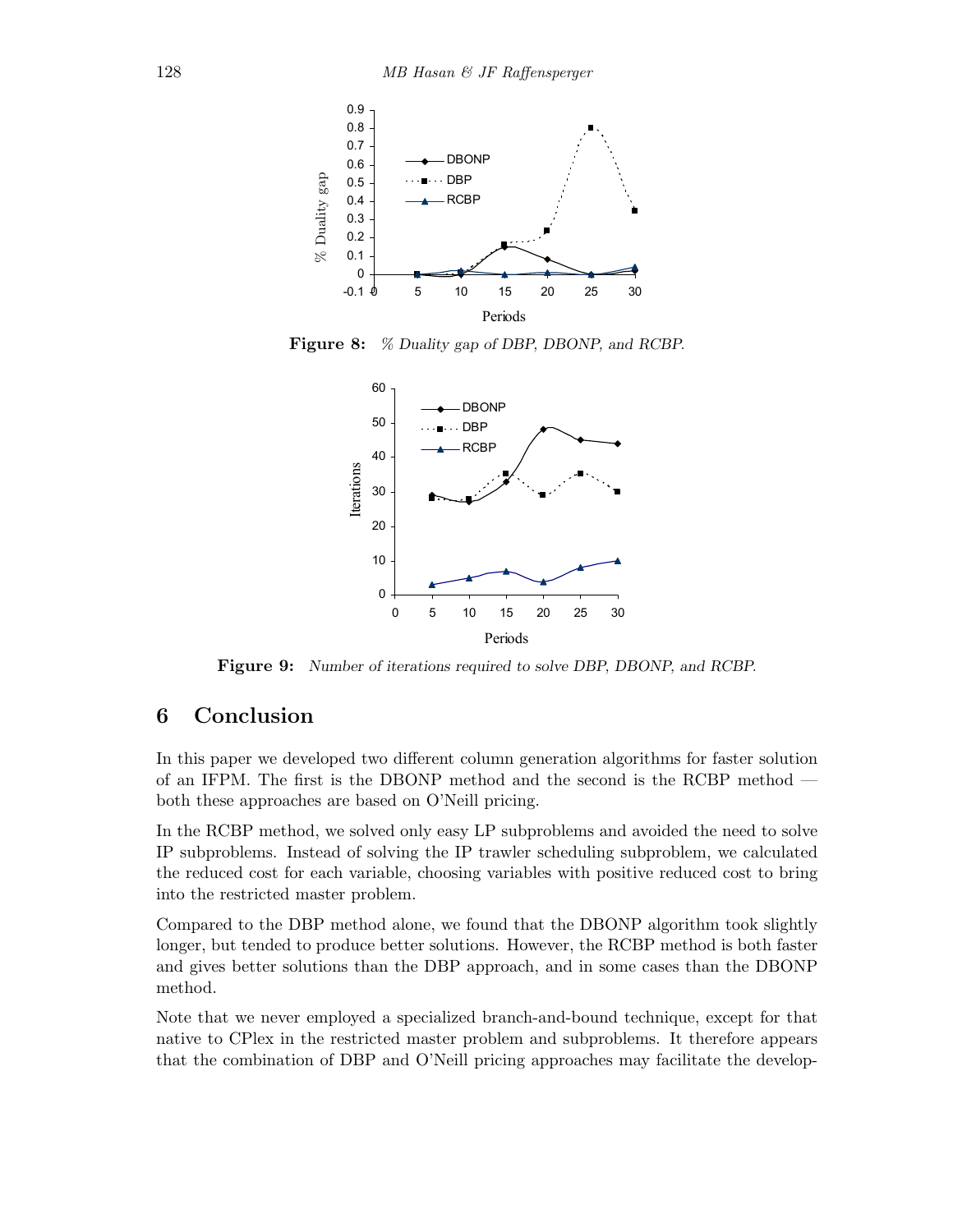

**Figure 10:** Solution times required to solve DBP, DBONP, and RCBP.

ment of a range of new column generation algorithms that may prove effective for integer programs.

#### $\sum_{i=1}^{n}$  have given the published year is the issue numbers as follows: the issue number. References

- [1] DE CARVALHO JMV, 1998, Exact solution of cutting stock problems using column generation and DE CARVALITO STATY, 1990, Exact solution by culting stock problems asing column generational Research,  $5(1)$ , pp. 35–44.
- [2] FOURER R, GAY DM & KERNIGHAN BW, 1993, AMPL: A modelling language for mathematical programming, Curt Hinrichs Publishing, Pacific Grove (CA).
- [3] GEOFFRION AM, 1974, Lagrangean relaxation for integer programming, Mathematical Programming Study, 2, pp. 82–114.
- [4] GOMORY RE & BAUMOL WJ, 1960, Integer programming and pricing, Econometrica, 28(3), pp.  $0.500$ ,  $0.500$ ,  $0.500$ ,  $0.500$ ,  $0.500$ ,  $0.500$ ,  $0.500$ ,  $0.500$ ,  $0.500$ ,  $0.500$ ,  $0.500$ ,  $0.500$ ,  $0.500$ ,  $0.500$ ,  $0.500$ ,  $0.500$ ,  $0.500$ ,  $0.500$ ,  $0.500$ ,  $0.500$ ,  $0.500$ ,  $0.500$ ,  $0.500$ ,  $0.500$ ,  $0.50$ 521–550.
- [5] GUNN EA, MILLAR HH & NEWBOLD SM, 1991, A model for planning harvesting and marketing activities for integrated fishing firms under an enterprise allocation scheme, European Journal of Operational Research, 55(2), pp. 243–259.
- $\langle \text{M} \text{D} \rangle$  and  $\hat{\text{D}}$  are  $\eta$  represented in  $\Omega$  and  $\eta$  and  $\eta$  in the mean published in the mean published in the mean  $\eta$ [6] HASAN MB AND RAFFENSPERGER JF, 2006, A mixed integer linear program for an integrated fishery, ORiON, 22(1), pp. 19–34.
- [7] HASAN MB & RAFFENSPERGER JF, 2007, A decomposition based pricing method for solving a large-scale MILP model for an integrated fishery, Journal of Applied Mathematics and Decision Science, 2007, Article ID 56404, Available from: http://www.hindawi.com/ journals/jamds/volume-2007/regular.1.html.
- [8] JENSSON P, 1988, Daily production planning in fish processing firms, European Journal of Operational Research, 36(3), pp. 410–415.
- [9] MAMER JW & MCBRIDE RD, 2000, A decomposition-based pricing procedure for large-scale linear programs: An application to the linear multi-commodity flow problem, Management Science,  $46(5)$ , pp. 693–709.
- [10] Martin K & Sweeney DJ, 1983, An ideal column algorithm for integer programs with special ordered sets of variables, Mathematical Programming, 26(1), pp. 48–63.
- [11] Martin KR, Sweeney DJ & Doherty ME, 1985, The reduced cost branch-and-bound algorithm for mixed integer programming, Computers & Operations Research, 12(2), pp. 139–149.
- [12] MIKALSEN B & VASSDAL T, 1981, A short term production planning model in fish processing, pp. 223–233, in Haley KB (Ed.), Applied operations research in fishing, Plenum Press, New York (NY).